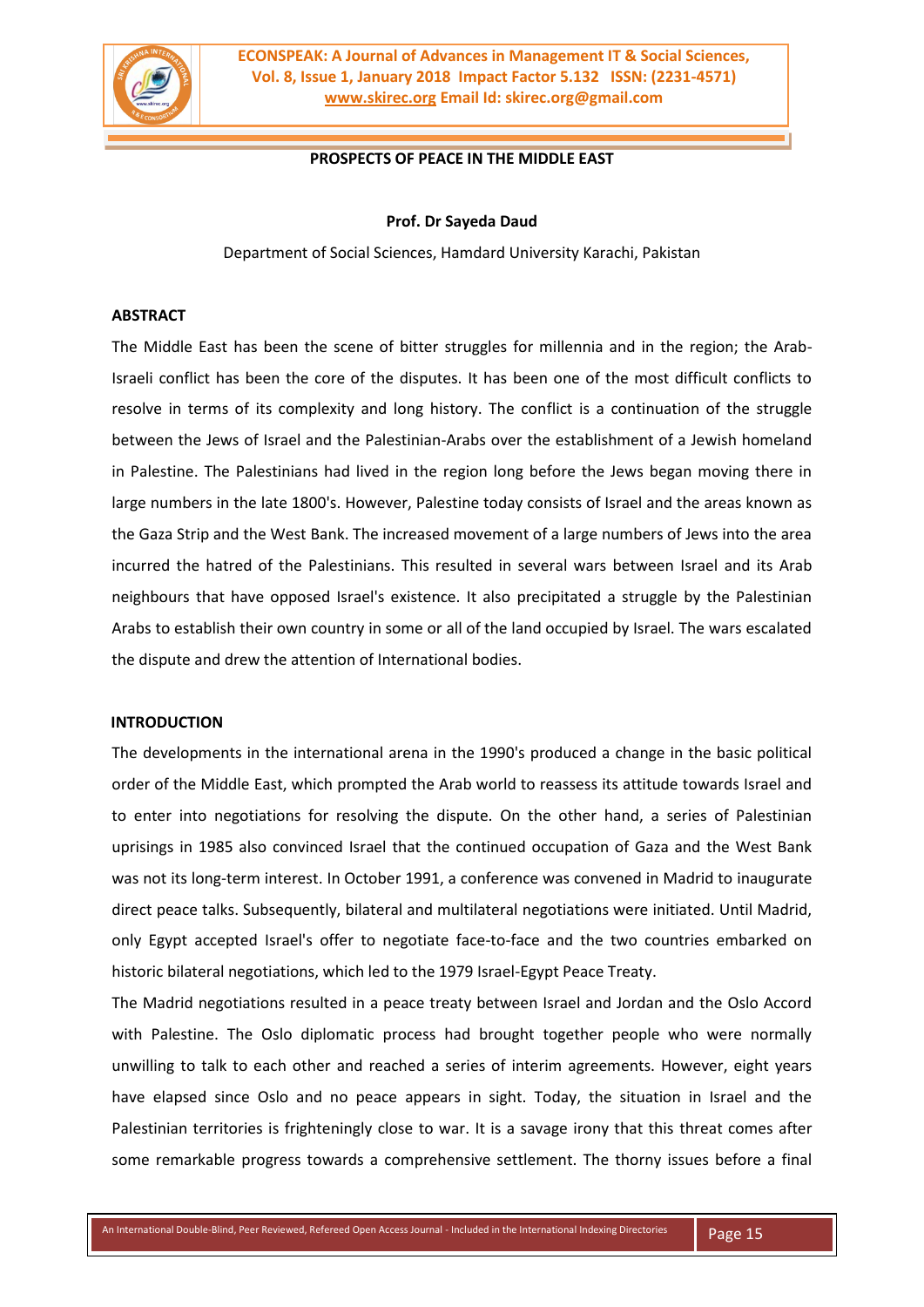

peace settlement can be reached, however, remain the problem of borders, the question of Israeli settlements in the occupied territories, the return of Palestinian refugees and the status of Jerusalem.

# **HISTORICAL BACKGROUND**

The Palestine region is bounded on the east by the Jordan, on the west by the Mediterranean, on the north by Lebanon, on the northeast by Syria and on the south by the Sinai Peninsula. The region has been known as Palestine for 2,000 years, and was occupied by a predominantly Palestinian population. The total area of Israel and Palestine between the Jordan River and the sea is slightly over 10,000 square miles (26,000 sq km)<sup>1</sup>. The area of the entire West Bank is about 2,200 square miles while that of the Gaza strip is approximately 140 square miles. Jewish intellectuals in Europe at the beginning of the  $19<sup>th</sup>$  century began to support the notion that Jews should settle in Palestine, which they believed was their Biblical homeland. This idea became known as Zionism. They were driven by two aims in their quest to find a place safe from anti-Semitism. These were the return to Jerusalem and the establishing of a nation state. For the Jews inside and outside Israel, Zionism, as a way to restore the dignity and safety of the Jewish people has in the hundred years since its conception, been an ideology, both historical and social. Zionism, in a sense, is a form of nationalism. In the 1800's, Palestine was controlled by the Ottoman Empire, which was centred in present-day Turkey<sup>2</sup>. In Europe, because of the increasing anti-Semitism, which resulted in violent attacks on Jews and their property, the immigration of European Jews to Palestine accelerated. Zionists established dozers of colonies in Palestine amidst a population that was largely Arab and Muslim. By 1880, there were 24,000 Jews out of a total population of 525,000. The Jewish population swelled to 90,000 out of almost 600,000 by 1915 and a third of the total of almost two million by 1947. At first, many of the immigrants and the Palestinian Arabs lived together peacefully. But as more Jews arrived, conflicts between the two groups increased, with the Arab leaders wanting to put an end to Jewish immigration and land acquisitions  $^3$ .

At the end of World War, I in 1918, Britain gained control of Palestine from the Ottoman Empire. In the Balfour declaration of 1917, Britain had supported the creation of a national homeland for the Jews. In 1937 a British commission recommended that Palestine be partitioned into Jewish and Arab states, with the British controlling Jerusalem. The Zionists accepted the idea, but the Arabs rejected

<sup>&</sup>lt;sup>1</sup> Fahmy, I., Negotiating for Peace in the Middle East (Routledge Revivals). 2013: Routledge.

<sup>&</sup>lt;sup>2</sup> Khalidi, R., Brokers of deceit: How the US has undermined peace in the Middle East. 2013: Beacon Press.

<sup>3</sup> Owen, R., State, power and politics in the making of the modern Middle East. 2013: Routledge.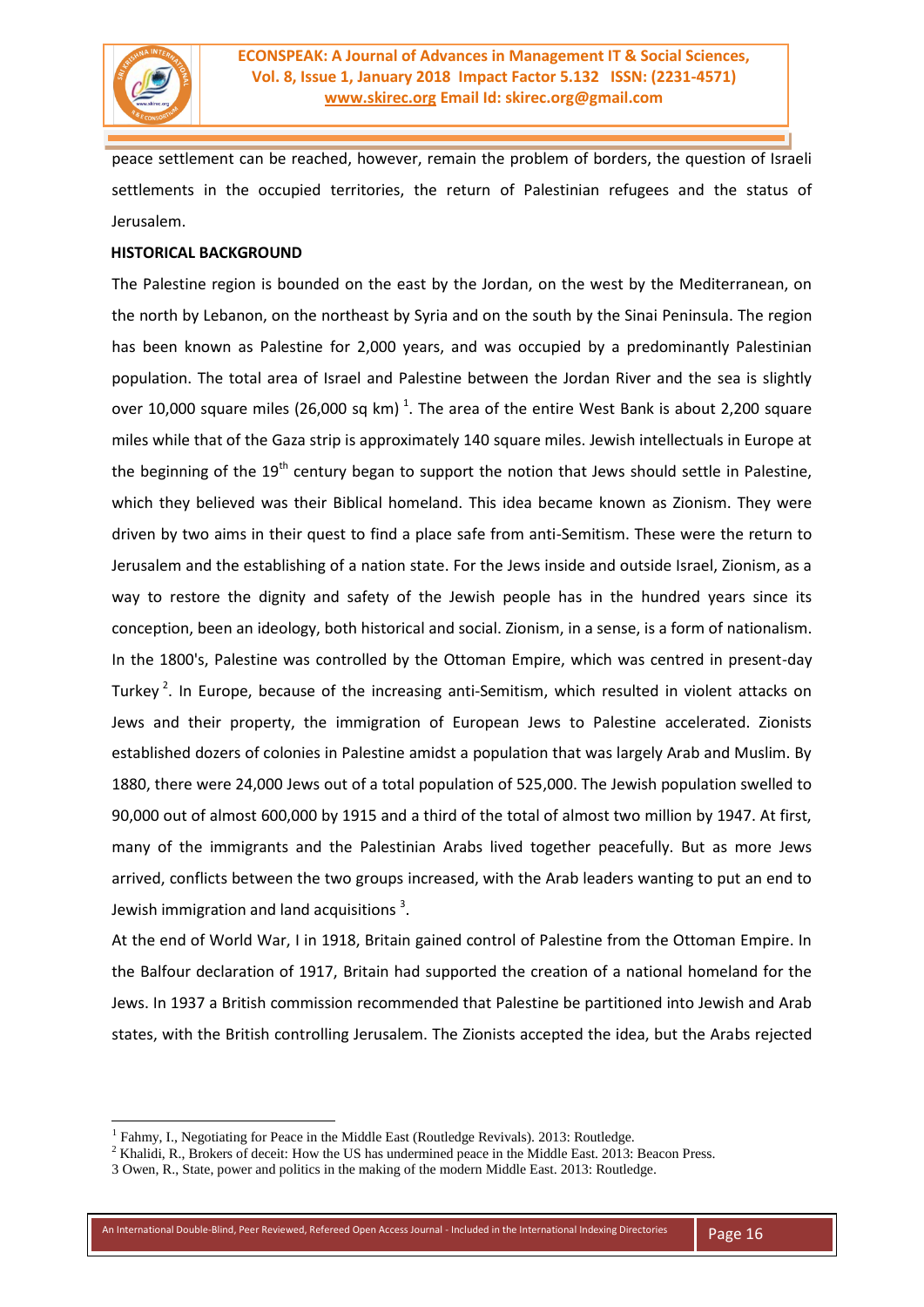

it. With World War II on the horizon, the British government realized it would need Arab support in the Middle East and thus put the idea on hold  $4$ .

After the war, as Holocaust survivors and other Jewish displaced persons streamed toward Palestine, the partition idea was revived. In November 1947, the UN approved a plan to divide Palestine into two states. Zionist leaders once again accepted the plan. Arab governments and the Palestinians however saw the division as the theft of Arab land by Zionists and the governments that supported them. British rule over Palestine ended when Zionists proclaimed the state of Israel on May 14, 1948. The Palestinians were infuriated as their homeland was taken, against their wishes and mostly by force. The reaction was immediate, in what was to be a precursor to four armed conflicts. On May 15, 1948 the armies of Lebanon, Syria, Jordan, Egypt and Iraq attacked the new country with the declared intent of destroying it. By August 1949, Israel and all five Arab states had agreed to end the fighting. As a result of the war about 700,000 Palestinians became refugees in Jordan, the Gaza Strip, Lebanon and Syria<sup>5</sup>.

**The Suez Crisis of 1956**. During the 1950's nationalist feelings suffused the Arabs of the Middle East. Egyptian President Gamal Abdel Nasser and his followers sought to rid Arab lands of the influence of Western nations. On July 26, 1956 Nasser took over the Suez Canal from its British and French controllers. Britain, France and Israel secretly plotted to regain the canal and on October 29, they attacked the Egyptian forces in the Peninsula and along the Suez Canal defeating them. However, they were forced to pull back due to the international situation  $6$ .

**The 1967 War.** The most dramatic of all was the Six-Day War, which lasted from June 5 to 10, 1967. Responding to what it perceived as an imminent attack by Egypt, Syria and Jordan, Israel launched a large-scale occupational war under the cover of a pre-emptive strike against all three countries. Israel won stunning victories on all fronts. It took the Sinai and Gaza from Egypt, the Golan Heights from Syria, and the West Bank from Jordan including the Old City of Jerusalem  $^7$ .

**The 1973 War.** After the 1967 War, Egyptian and Israeli troops continued to attack each other across the western border of the Sinai Peninsula. On October.6, 1973, Egypt and Syria launched a massive assault on Israeli forces in the Sinai and Golan Heights. The attack took Israel by surprise, in part because it came on Yom Kippur, the holiest day in Judaism. At first, Egypt drove Israel's forces out of the western Sinai and Syria regained the eastern Golan Heights. However, the United States rushed large supplies of military equipment to Israel and by October 24, Israeli forces had crossed the Suez

 $\overline{a}$ 

<sup>4</sup> Cohen-Chen, S., et al., Hope in the Middle East: Malleability beliefs, hope, and the willingness to compromise for peace. Social Psychological and Personality Science, 2014. **5**(1): p. 67-75.

 $<sup>5</sup>$  Lynch, M., The Arab uprising: The unfinished revolutions of the new Middle East. 2013: PublicAffairs</sup>

<sup>&</sup>lt;sup>6</sup> Bligh, A., The United Nations Emergency Force (UNEF), 1956–67: Past Experience, Current Lessons. Middle Eastern Studies, 2014. 50(5): p. 796-809.

<sup>7</sup> Schulze, K.E., *The arab-israeli conflict*. 2013: Routledge.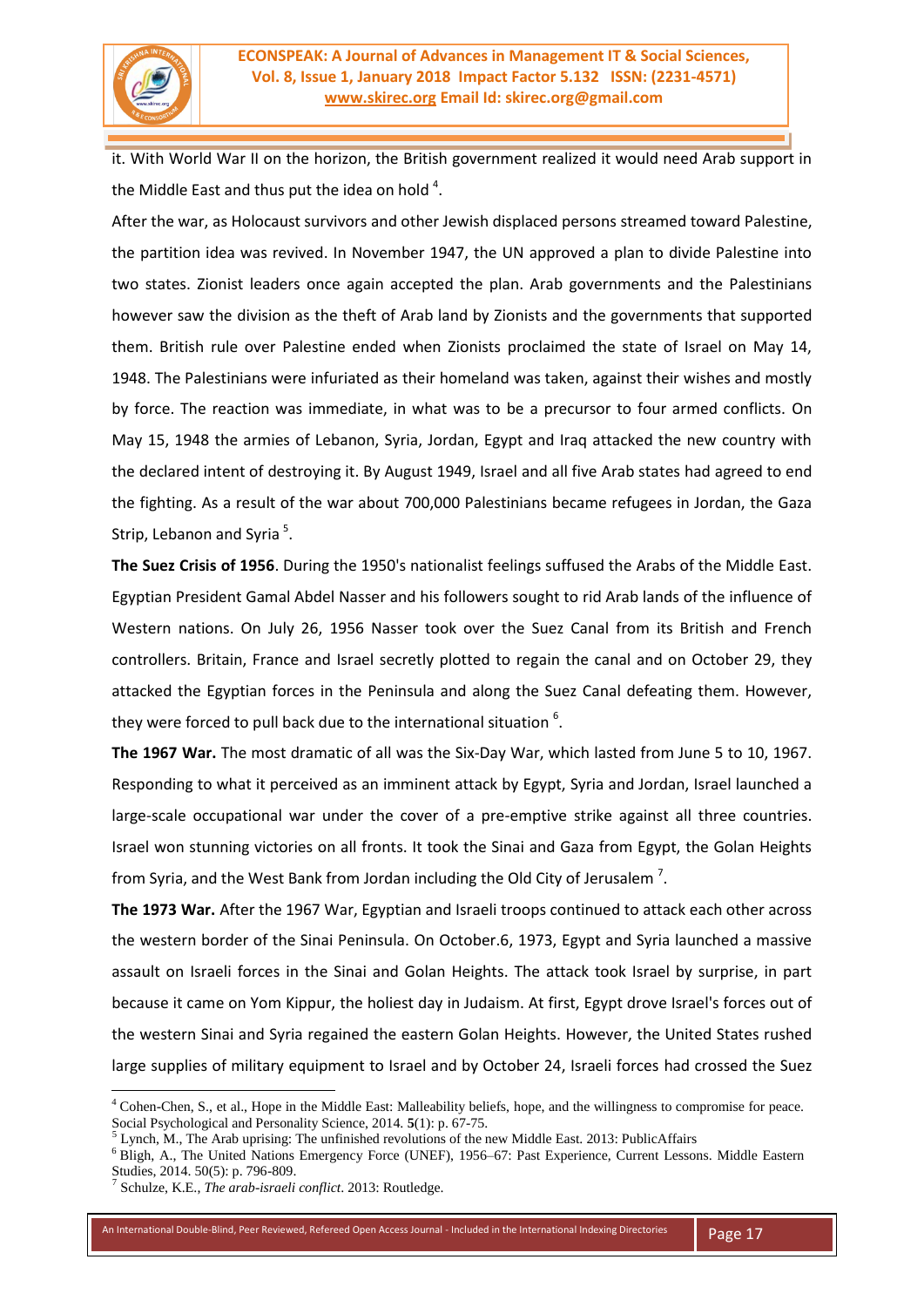

Canal, surrounded the Egyptian Third Army, repulsed the Syrian advance and recaptured the Golan Heights<sup>8</sup>.

**The Israeli Invasion of Lebanon.** Due to the PLO guerrilla attacks on Israel, especially from Southern Lebanon, Israel invaded the country in 1982. It drove the PLO out of the southern part of Lebanon and established a 40-km buffer zone.

**The Intifada.** In 1987, Palestinians in the West Bank and Gaza Strip began an uprising against Israel's military rule. The uprising became known as the 'Intifada', an Arabic term meaning uprising or shaking off. Demonstrations occurred throughout the occupied territories. Entire towns refused to pay taxes. Palestinians quit their jobs with Israeli employers. Most of the demonstrations were peaceful, but a few became violent. The Intifada grabbed international attention and triggered criticism of Israel for its continuing control of the West Bank and Gaza Strip and for its excessive use of force in trying to suppress the Palestinians<sup>9</sup>.

## **INTERNATIONAL INTEREST**

**Geo-strategic Importance of the Middle East.** The geo-strategic centrality of the Middle East, being at the crossroads of three continents; Europe, Asia and Africa, means that maintaining access to the region will continue to be an important global interest. Also, the area is located on the most convenient routes linking the populous regions of Europe and North America with the East. Fringed by five seas; the Mediterranean, the Red Sea, the Black Sea, the Gulf, and the Arabian Sea, the Middle East is easily accessible and provides many important transit maritime waterways such as the Suez Canal, the Strait of Hormuz and the Turkish Straits<sup>10</sup>. Additionally, almost 65 percent of the world's proven oil reserves are located in this region. The cost of importing this oil is among the lowest in the world. The region also has large reservoirs of natural gas that can significantly alter the international supply picture. In 1996, natural gas reserves accounted for about 30.5 percent of the world total, which alone is sufficient to satisfy current worldwide consumption for more than twenty years<sup>11</sup>.

**Role of UN.** The UN has been at the forefront of resolving Arab-Israeli conflicts in a number of ways. First, the United Nations Relief and Works Agency (UNRWA) have been providing social services to the Palestine population, which has made it one of the well-educated communities of the world

**.** 

<sup>8</sup> Behar, M. and Z.B.-D. Benite, Modern Middle Eastern Jewish Thought: Writings on Identity, Politics, and Culture, 1893- 1958. 2013: UPNE.

<sup>9</sup> Jones, D.M. and M. Smith, Myth and the small war tradition: Reassessing the discourse of British counter-insurgency. Small Wars & Insurgencies, 2013. **24**(3): p. 436-464

<sup>&</sup>lt;sup>10</sup> Mansfield, P., A history of the Middle East. 2013: Penguin

<sup>&</sup>lt;sup>11</sup> Hayward-Jones, J., Big enough for all of us: Geo-strategic competition in the Pacific Islands. 2013: Lowy Institute for International Policy Sydney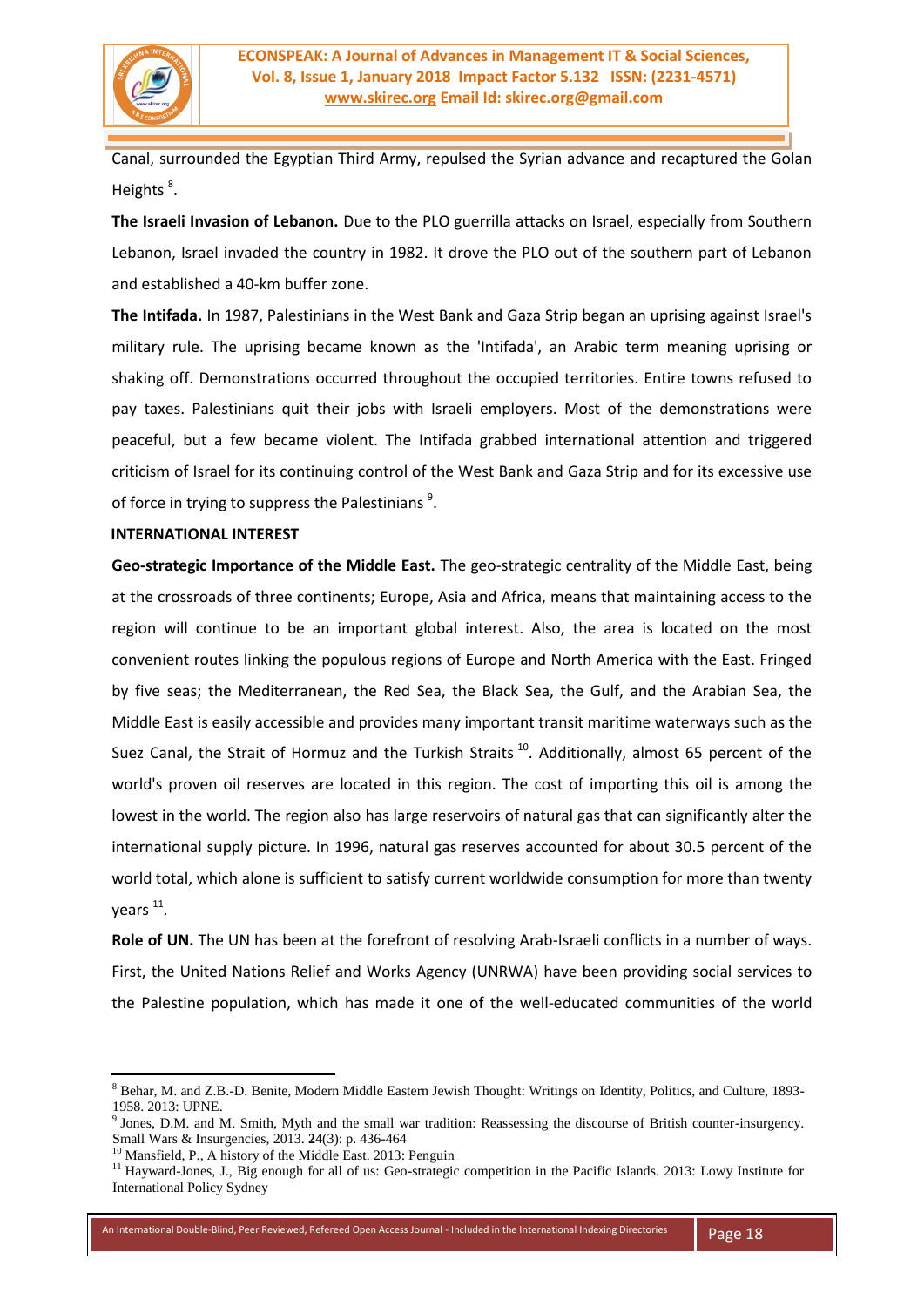

today. Secondly, UN has from time to time passed resolutions to resolve the problem. Four of its major resolutions are: -

**a. UN Resolution No 194.** Resolution No 194 of 1948 established the right of Palestinian refugees to return to their homeland or be resettled with compensation, if they so preferred.

**b. UN Resolution No 242**. This resolution called for the withdrawal of the Israel armed forces from the territories it occupied in the 1967 war.

**c. UN Resolution NO 338.** NO 338 reaffirmed resolutions 242 and called for the end of the fourth Arab-Israeli war of October 1973. It also urged the parties to establish immediate negotiations for a just and durable peace in the region.

**d. UN Resolution No 425.** This resolution called for Israeli withdrawal from Southern Lebanon and the creation of the UN Interim Force in Lebanon (UNIFIL).

Notwithstanding these endeavours, the UN has frequently been criticized for failing to enforce its resolutions and play a more effective political role in the conflict. The main reason for this is that the important members of the UN have not agreed to perform such a role  $^{12}$ .

**US Interest.** Despite the changes brought about by the end of the Cold War and the Gulf War, America's traditional interests in the region have remained the basis for its involvement in the Middle East. First, the United States will continue to have a vital interest in maintaining access to Middle East oil, which constitutes 22% of its supplies, at reasonable prices. Second, since it has a close strategic relation with Israel as an ally, it will continue supporting Israel's survival and security. Third, the US will ensure the security and stability of friendly Arab states either for their centrality to regional stability or for the provision of access to oil  $^{13}$ . Supporting Egypt and Jordan will continue to be an American interest because of their commitment to peace with Israel. Also it will support preservation of the independence of Saudi Arabia and other Gulf oil producing states. Fourth, as the world's greatest maritime power the United States requires freedom of the sea. US trade is overwhelmingly water borne. Freedom of navigation and over flight also ensures that the US military can maintain an effective regional presence in peacetime or respond rapidly in a crisis  $^{14}$ .

**Interest of the European Union.** Europe's interest can be seen from its vantage point of being closer to the potential trouble spots of the Middle East. For Europe, the region is a near neighbour and its view is coloured by this relationship. From the security point of view, the danger of war would be uncomfortably close to home, were it to threaten the region again. For the EU, the Gulf war was felt

<sup>&</sup>lt;sup>12</sup> Malmvig, H., Power, identity and securitization in Middle East: Regional order after the Arab uprisings. Mediterranean Politics, 2014. 19(1): p. 145-148.

<sup>&</sup>lt;sup>13</sup> Richards, A., et al., A political economy of the Middle East. 2013: Westview Press.

<sup>&</sup>lt;sup>14</sup> Shambaugh, D.L., China goes global: The partial power. Vol. 111. 2013: Oxford University Press Oxford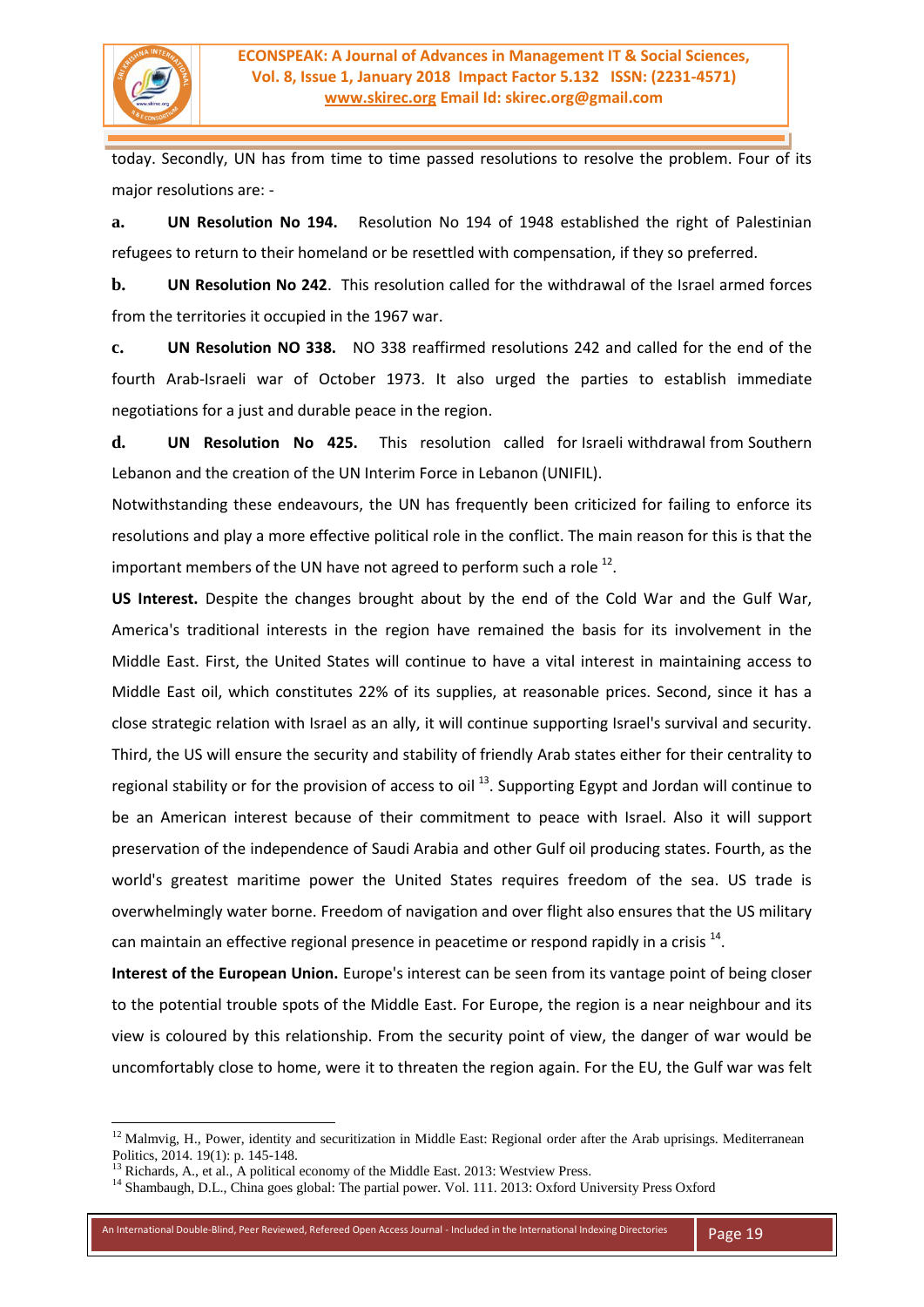

more keenly, whereas, it was an overseas adventure for USA $^{15}$ . Europe also has a close historical concern with the Middle East, as most of the countries were former colonies. Besides, maintaining peace and stability in the region serves its economic interest. EU has clearly perceived that the key dispute is the clash between Israel and Palestinians and that other aspect of the Middle East peace process would follow a resolution of that central issue. It stresses the importance of its economic aid and cooperation as an incentive for the peace process  $^{16}$ .

**Russian Interest.** There was one overriding strategic goal from which the erstwhile Soviet Union never deviated. This was preventing hostile powers from having paramount influence in or from the occupation of Turkey, Iran and Afghanistan. These three countries constituted a 'zone of denial', flanking the southern borderlands of the USSR. In implementing this strategic goal, the Soviet Union had been supported by the military facilities and its influence in Egypt and Syria. Although the Soviets had theoretically no need for Middle Eastern petroleum, its interests in the area's hydrocarbons lay in exploiting the low-cost resources while preserving its own reserves and by denying them to the members of the North Atlantic Treaty Organization (NATO) and Japan<sup>17</sup>.

# **Peace Process**

1

The Soviet Union, which was the main foreign supporter of anti-Israel governments and the PLO, disintegrated in 1991. Thus, the Arabs found themselves with drastically reduced international support for their fight against Israel. On the other hand, a series of Palestinian uprisings in 1985 convinced the then Israeli Prime Minister Rabin that the continued occupation of Gaza and the West Bank was not in their long-term interest. The stage was therefore set for negotiations and the subsequent peace process <sup>18</sup>.

**The Camp David Accord.** Prior to the Middle East peace process, Egypt had normalized relations with Israel in 1978. The Egyptian President Anwar Al-Sadat joined the Israeli Prime Minister Menahem Begin and U.S. President Jimmy Carter in signing the Camp David Accords. Under these agreements, Egypt recognized Israel's right to exist. In return, Israel agreed to give back part of the Sinai it annexed in the 1967 war. Sadat and Begin also agreed that there was a need for the independence of Palestine. During the talks, Egypt and Israel received promises of large amounts of US economic and military aid. In 1979, Egypt and Israel signed a treaty that confirmed their new

<sup>&</sup>lt;sup>15</sup> Keukeleire, S. and T. Delreux, The foreign policy of the European Union. 2014: Palgrave Macmillan.

<sup>&</sup>lt;sup>16</sup> Howorth, J., Security and defence policy in the European Union. 2014: Palgrave Macmillan.

<sup>&</sup>lt;sup>17</sup> Stent, A., The limits of partnership: US-Russian relations in the twenty-first century. 2014: Princeton university press Princeton, NJ

<sup>&</sup>lt;sup>18</sup> Halpern, M., Politics of Social Change: In the Middle East and North Africa. 2015: Princeton University Press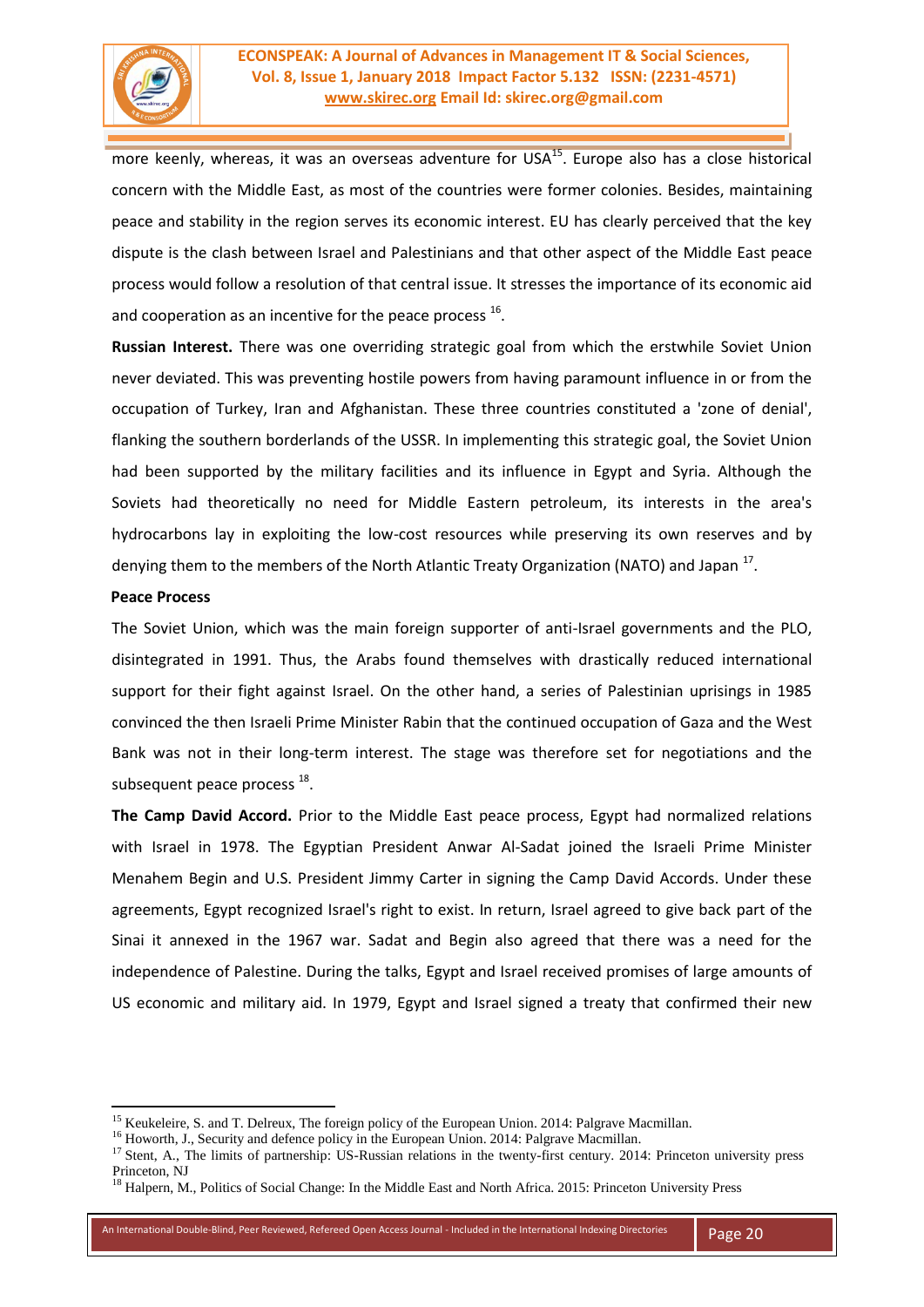

peaceful relationship. Most Arab leaders strongly opposed the Camp David Accords and as a result, Egypt was expelled from the Arab League  $^{19}$ .

**Madrid Conference.** The Madrid Conference hosted by the Government of Spain and cosponsored by the US and Russia was convened on October 30, 1991 to inaugurate two negotiating tracks - i.e. the bilateral and the multilateral. Bilateral negotiations were conducted between Israel and its neighbours including Syria, Lebanon, Jordan and the Palestinians. The multilateral negotiations were focused on region-wide issues, such as arms control, regional security and water. The follow-up negotiations resulted in a peace treaty between Israel and Jordan and a series of interim agreements with the Palestinians. While the talks with the three Arab states were aimed at achieving peace treaties, the negotiations between Israel and the Palestinians were based on a two stage formula: a 5-year interim self-government arrangement, and negotiations on the permanent status of Jerusalem. The Madrid negotiations between Israel and Palestinians gave birth to the Oslo Accord two years later <sup>20</sup>.

**Oslo Process.** In 1993, Israel and the PLO, encouraged by Norway, began secret peace talks in Oslo. As a result, the PLO and Israel signed an agreement in Washington, D.C., in September 1993. Under the agreement, the PLO stated its recognition of Israel's right to exist while Israel, in turn, recognized the PLO as the representative of the Palestinian people. Israel also promised to withdraw from part or all of the West Bank and Gaza Strip as well as to allow the creation of a Palestinian state. In 1994 as a first step, Israel gave the PLO control of the Gaza Strip and the West Bank City of Jericho. In 1995 and 1996, the Palestinians were given control of most cities and towns of the West Bank. Jordan signed a peace treaty with Israel in 1994. Only Syria failed to reach any agreement with Israel 21 .

**Wye River.** As an aftermath of the Madrid Conference, Israel and the Palestinians signed the Wye River Agreement in October 1998. In this, the Palestinians agreed to remove language from their founding charter that called for the dismantling of the Jewish state while the Israelis agreed to cede an additional 13 percent of the West Bank and allow the opening of a Palestinian airport in the Gaza Strip. Simultaneously, the parties set a deadline of September 13,2000 for reaching a final peace accord. By mid-year 2000, with the deadline approaching and no agreement in sight, US President Clinton invited Barak and Arafat to a three-way summit at Camp David. The talks began on July 11 and ended 15 days later without an agreement, because of the deadlock over sovereignty and the

<sup>&</sup>lt;sup>19</sup> Quandt, W.B., Camp David: peacemaking and politics. 2015: Brookings Institution Press.

<sup>&</sup>lt;sup>20</sup> Jamin, J.-B., The Madrid conference (1934). History of an international event at the origin of modern museography.

CAPITALE CULTURALE-STUDIES ON THE VALUE OF CULTURAL HERITAGE, 2017(15): p. 73-101.

 $^{21}$  Savir, U., Oslo: Twenty Years After. Negotiation Journal, 2014. 30(1): p. 115-123.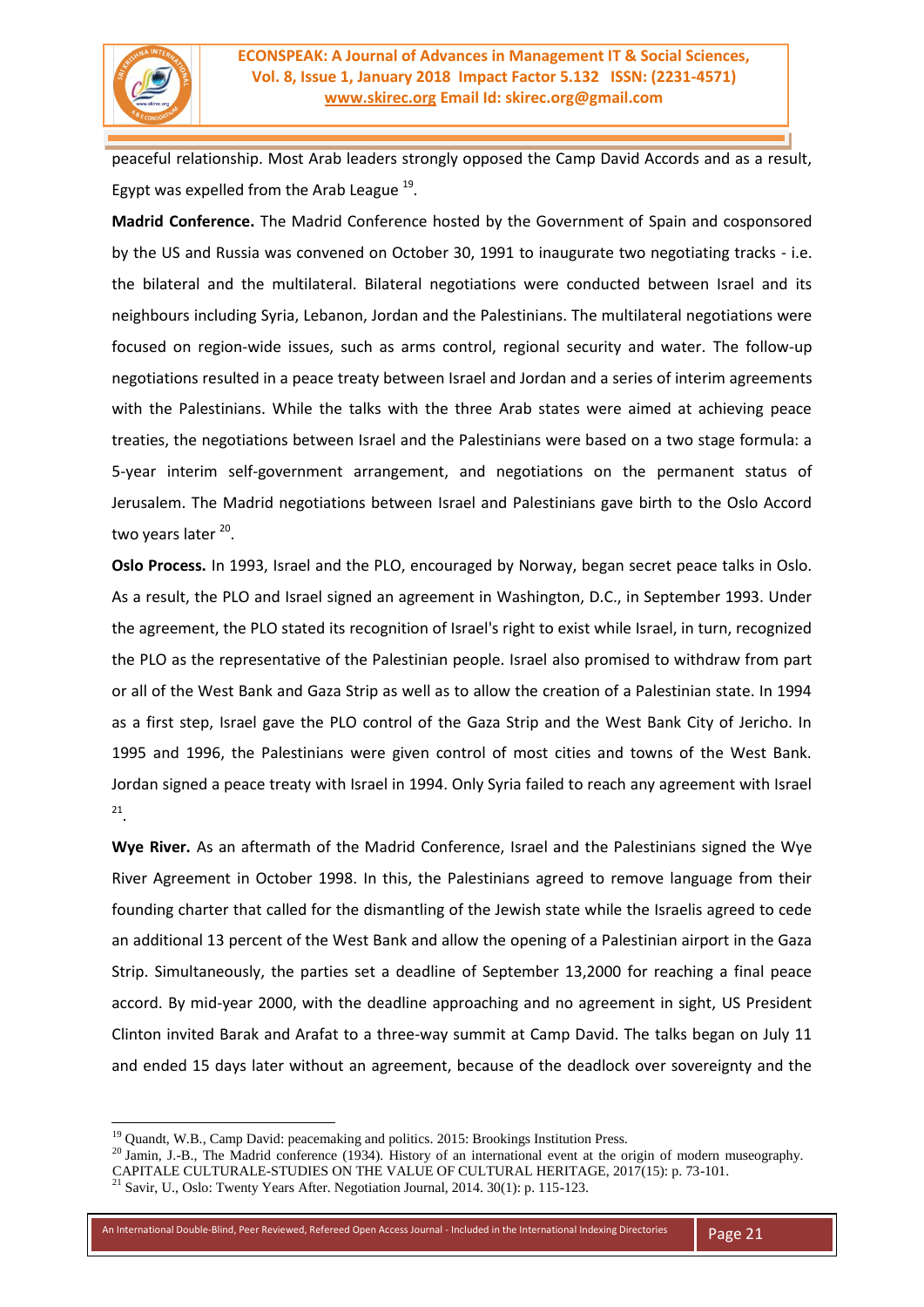

control of Jerusalem. Since then, there has been no significant progress towards peace and this resulted in the current state of violence  $22$ .

**Israel-Syria Peace Track.** After more than twenty years, the Syria track is still the most complicated part of the peace process. There has been a total stalemate in negotiations for five years. Since 1967, the Golan Heights dispute has passed through several negotiations. However, impediments such as issues of settlements and pull back procedures blockaded the talks. Other obstacles included disagreement on the extent of disarmament and the volume of international forces that should intervene. Israel declared its readiness to pull back from the Golan under severe security conditions, which include prohibiting the Syrians from ever reaching Tabaria. Syria on the other hand insisted on complete and unconditional withdrawal. These complications turned the Syrian Israeli negotiations into a thorny matter<sup>23</sup>.

## **CURRENT SITUATION**

**.** 

Today, Israel is at peace with Egypt and Jordan, and has withdrawn its forces from Southern Lebanon. While negotiations with Syria have been deadlocked, the road to permanent peace between Israel and the Palestinians is still dotted with numerous pitfalls. The failure of the Camp David II talks held in July 11-24, 2000 has caused the moderate elements in the Arab world to question the reason for continuing the peace process with Israel<sup>24</sup>.

It was therefore not surprising that the controversial visit of the Likud party Ariel Sharon to Al-Aqsa Mosque on September 27, sparked off the outbreak of violence in West Bank and Gaza. In the ongoing Intifada, hundreds of people have been killed, all but a few of them Arabs. The subsequent spillover effects of the violent clashes based on suicide attacks by the Palestinians and military retaliation by Israel has raised fundamental questions about the future of the Arab-Israeli peace process<sup>25</sup>.

Since the violence erupted, a number of emergency talks were initially held. These were aimed at ending clashes and putting the peace process back on track. Since then, there has been a total breakdown of talks and the violence has begun to spin out of control. The involvement of Lebanon, Syria and other Arab countries accounts for the gravity of the situation. The most far-reaching development in the peace process was the US proposal of December 2000. It proposed the handing over by Israel of over 97% of the West Bank and Gaza including East Jerusalem and the Old City,

 $^{22}$  Leonard, J., et al., Wye River/Separation Creek Post-bushfire building survey findings. 2016, CSIRO Client Report EP16924

<sup>&</sup>lt;sup>23</sup> Perthes, V., The advantages of complementarity: The Middle East peace process, in Revival: The New Transatlantic Agenda (2001). 2017, Routledge. p. 111-130.

<sup>&</sup>lt;sup>24</sup> Brecher, M., Arab–Israel Perceptions, in Dynamics of the Arab-Israel Conflict. 2017, Springer. p. 35-42.

<sup>&</sup>lt;sup>25</sup> Lehrs, L., Private Peace Entrepreneurs in Conflict Resolution Processes. International Negotiation, 2016. 21(3): p. 381-408.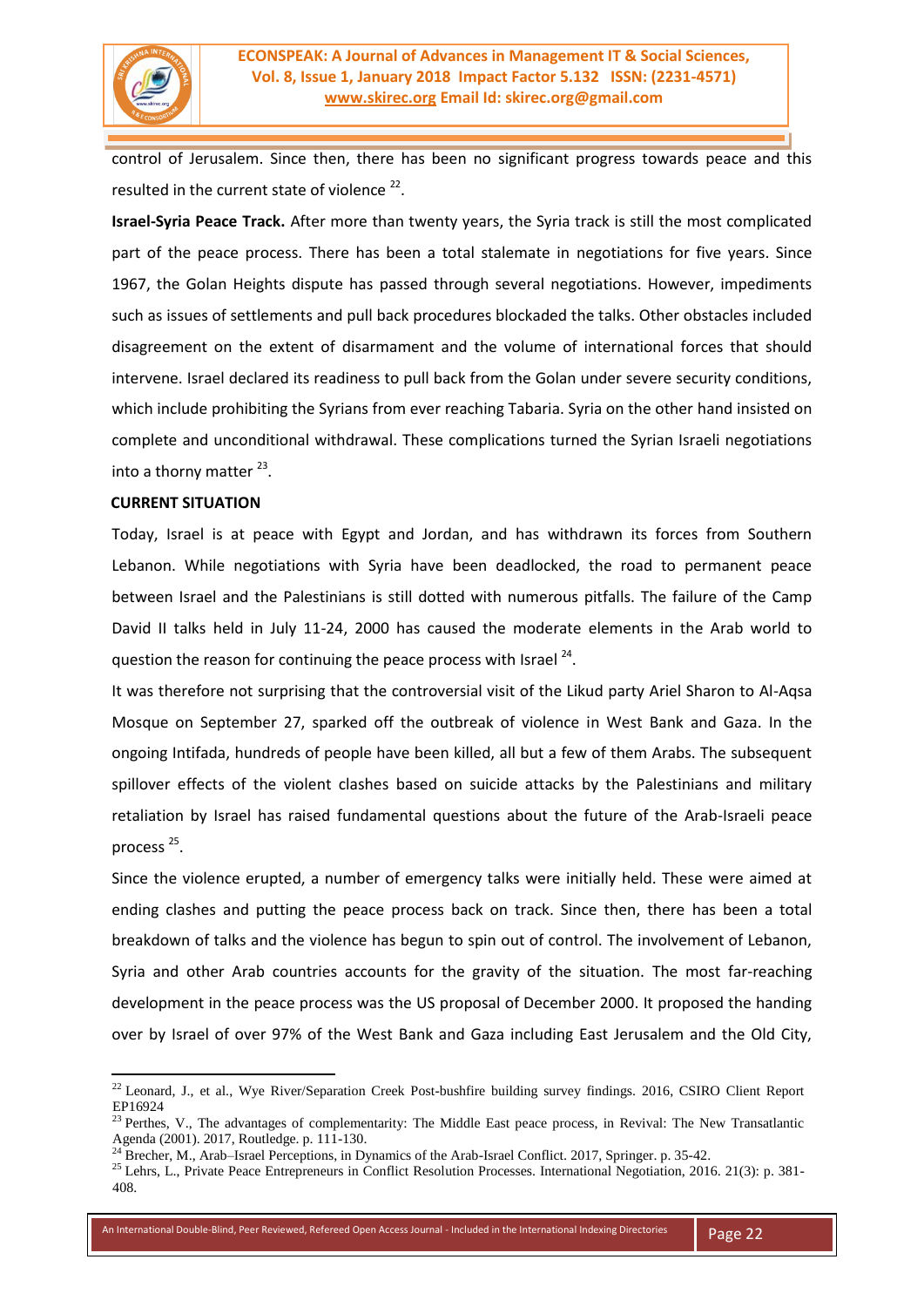

home to such revered sites as the Al-Aqsa Mosque and the Church of the Holy Sepulchre. Israel would annex blocks of Jewish settlements and give Palestinians tracts of land inside Israel in exchange. It was also suggested that the Palestinians make concessions on the right of return of most of the four million refugees who were forced to flee in 1948 <sup>26</sup>.

## **GROUPS OPPOSED TO PEACE**

In addition to the difficulties faced in negotiations by parties to the peace process, there are a number of groups opposed to the peace process from both the Palestinian and the Israeli sides.

**Hamas.** Hamas is the main Islamist movement in the Palestinian territories and was founded soon after the Intifada erupted in 1987. Hamas is a Sunni Islamist Palestinian group based in the West Bank and Gaza Strip. This organisation opposes the Oslo peace process and ultimately wants to establish an Islamic state of Palestine in the whole of the territory originally mandated as Palestine. It demands a complete Israeli withdrawal from the occupied territories and believes that Chairman Arafat is too eage" to compromise with Israel. The Hamas has a 'military' wing that engages in attacks against Israel and a 'civilian' wing that confines itself to education and social programmes. Its Charter declared that all of Palestine belongs to the Muslims and that it can only be liberated by a holy war  $-$  Jihad  $27$ .

**Hezbollah.** Hezbollah is a Lebanese political movement created in June 1982 with the help of Iran as a reaction to the Israeli invasion of Lebanon. It quickly became the main military organisation fighting against Israel in the South of Lebanon. It is also the most important social organisation in predominantly Shia regions. At the outset, it was financed by Iran. The bulk of its financing now comes from local fund raising. The Hezbollah never stopped harassing the Israeli occupation forces in South Lebanon. The unconditional Israeli withdrawal from the area in May 2000 has considerably boosted the popularity of this resistance movement, which is also a major player in the Lebanese political life<sup>28</sup>.

**PFLP.** The Popular Front for the Liberation of Palestine (PFLP) is another Islamic group opposed to the peace process. It declares that any agreements that do not respect the basic and legitimate rights of the Palestinians, {i.e. the right to return, the right for self-determination and the building of an independent and sovereign Palestinian State with Jerusalem as its capital), are doomed to fail <sup>29</sup>. **DFLP.** The Democratic Front for the Liberation of Palestine (DFLP) is a Marxist-Leninist organisation founded in 1969 when it split from the PFLP. It believes that the Palestinian national goals can be achieved only through revolution of the masses. It broke into two factions in 1991. The majority and

**.** 

<sup>&</sup>lt;sup>26</sup> Podeh, E., Chances for peace: Missed opportunities in the Arab-Israeli conflict. 2015: University of Texas Press.

<sup>&</sup>lt;sup>27</sup> Graf, C., The Gaza War 2014. Hamas' Response towards Israel in Times of Cold Peace. 2015.

<sup>28</sup> Sullivan, M., *Hezbollah in Syria*. 2014: Institute for the Study of War

 $29$  Cobban, H., The Palestinian Liberation Organisation: people, power and politics. 1984: Cambridge University Press.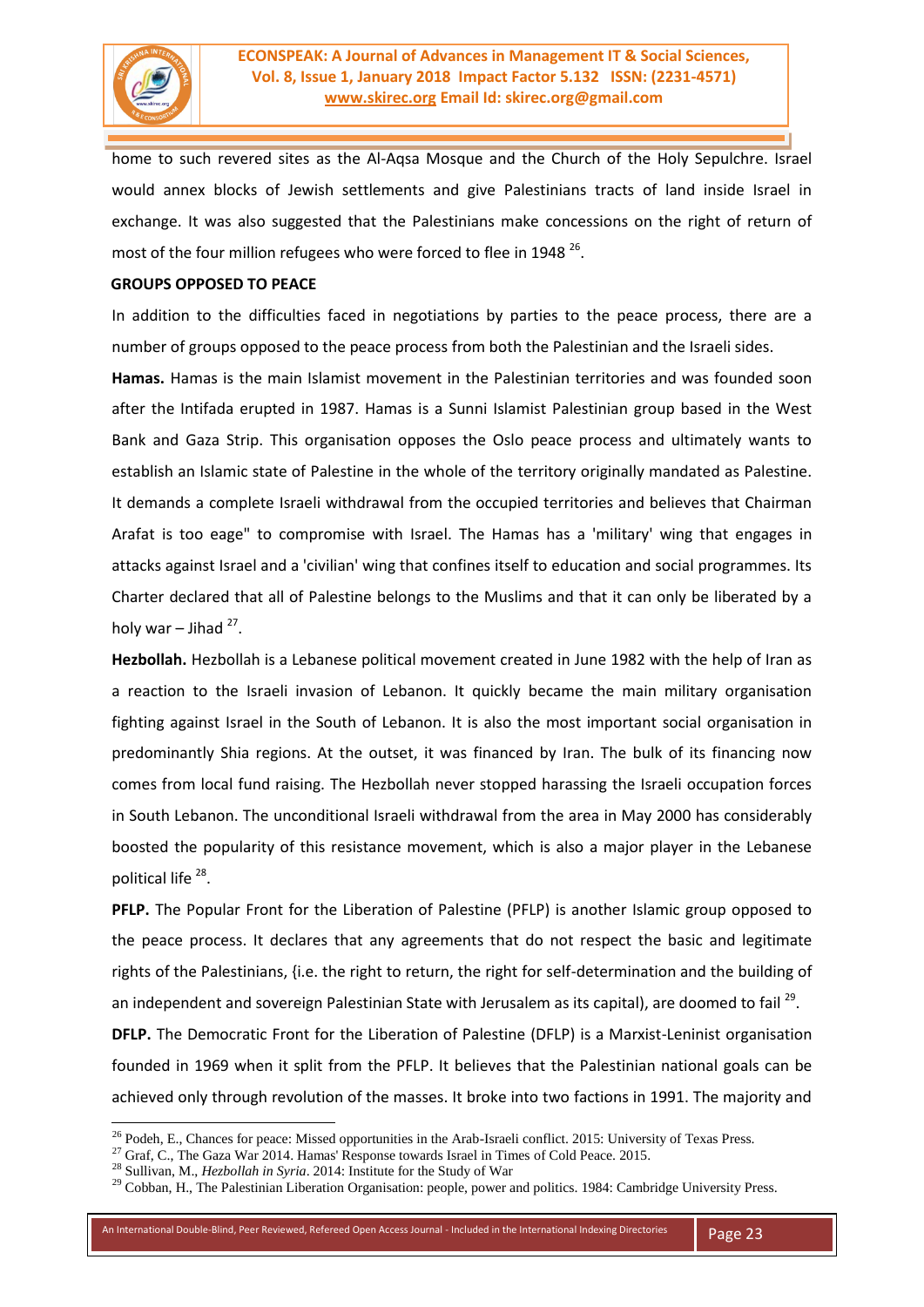

1

more hard-line faction joined with other rejeetionist groups to form the Alliance of Palestinian Forces (APF) to oppose the Oslo Agreement signed in 1993  $^{30}$ .

**Likud.** The Likud party opposed the Oslo Agreement between Israel and the PLO. It upheld Israeli sovereignty over the whole of Jerusalem, rejected the establishment of a Palestinian state and promised to expand Jewish settlements. Besides that, it opposed the withdrawal from the occupied territories, the right of Palestinian presence in Jerusalem and the refugees' right to return to any part of the Land of Israel west of the Jordan River. Even the first round of withdrawal by the Likud leadership following the Wye River agreement, led to strong protests inside the coalition and in the Party itself<sup>31</sup>.

**Impediments.** The key issues to be covered during permanent status negotiations are Golan Heights, Jerusalem, refugees, settlements, security arrangements, borders, and relations with other neighbours. Four of these key permanent status issues, which have the potential to impede the peace process, are Jerusalem, refugees, borders and settlements, [f agreements can be reached on these issues, peace would be guaranteed.

**Palestinian Refugees.** Many Arabs claim that 800,000 to 1,000,000 Palestinians became refugees in 1947-49. Still more were displaced after the 1967 war. On the whole, the UN registered more than 3.7 million Palestinians refugees and their descendants, who had been taken in by other Arab states. There are 1.6 million in Jordan, 383,000 in Syria, 376,000 in Lebanon and 1.5 million in the West Bank and Gaza. An additional two million refugees, living in other neighbouring countries such as Iran and Iraq, have not been registered. The United Nations adopted Resolution 194 on December 11, 1948 stating that refugees wishing to return to their homes and live in peace with their neighbours should be permitted to do so. Compensation should be paid for the property of those choosing not to return. However, Israel has refused to respect the Resolution for fear that it would mortally challenge the Majority-Jewish character of the state <sup>32</sup>.

**Jerusalem.** Jerusalem has both Arab and Jewish inhabitants. They are bound to Jerusalem with the same intensity for the reasons of religious, historical and political attachment. The Arab part of Jerusalem that is integral to the West Bank was annexed after the 1967 conquest by Israel. Hardline Israeli elements want Jerusalem to remain a part of Israel, but some of the moderates suggest that the city should be recognized as sacred for the followers of the three major religions in the region;

<sup>30</sup> Baumgarten, H., The Three Faces/Phases of Palestinian Nationalism, 1948––2005. Journal of Palestine Studies, 2005. 34(4): p. 25-48.

<sup>&</sup>lt;sup>31</sup> Shindler, C., Israel, Likud and the Zionist dream: Power, politics and ideology from Begin to Netanyahu. 1995: IB Tauris

<sup>32</sup> Zureik, E., *Palestinian refugees and the peace process*. 1996: Inst for Palestine Studies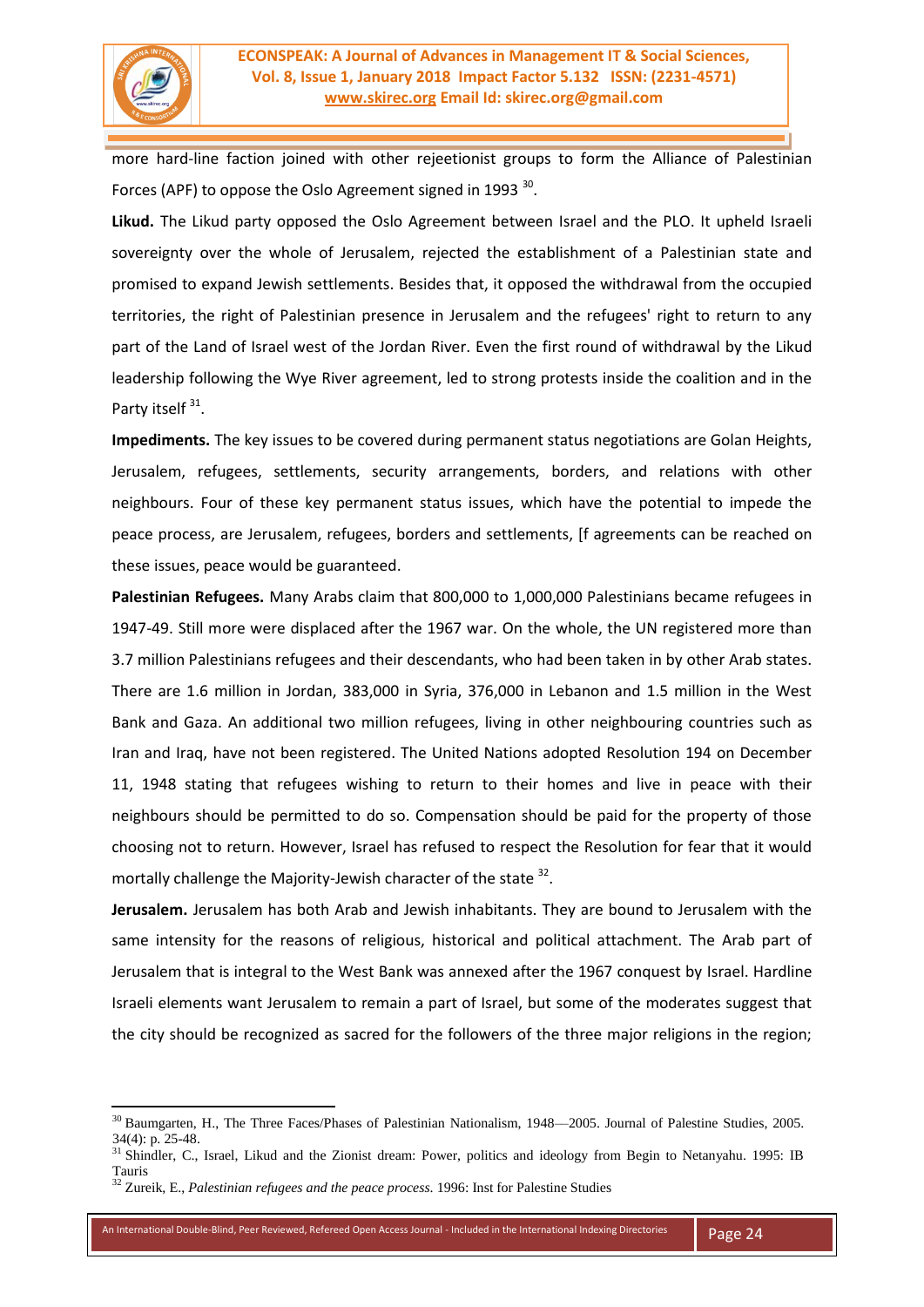

Islam, Christianity, and Judaism. An open and united Jerusalem should be the capital of the two states living side by side <sup>33</sup>.

**Borders**. Israel annexed the Palestinian territory of the entire Gaza Strip and West Bank, including East Jerusalem in the 1967 war. The Israelis do not wish to relinquish all the conquered land for security reasons. Besides a presence in strategic parts of the West Bank, it wants some of the Jewish settlements built during the years of occupation to be incorporated into Israel,

**Jewish Settlements**. Between 1967 and 1995, one hundred and thirty-six Jewish settlements were established in the West Bank and Gaza Strip. These settlements contained 138.600 residents and 365 localities. The localities in each District are as follows: Jerusalem 37, Gaza 45, Tulkarm 10, Ramalah 54, Jaffa 19, Haifa 45. Akka 25, Taburiya 24, Jenin 6, Nazareth 4, Safed 76 and Beisan 22. The vast majority of these settlements were established directly by various "Israeli" governments, and they all received governmental subvention for infrastructure, construction and establishment of public institutions. In accordance to the agreements between Israel and the Palestinians, the future of the settlements will be determined only at the final stage of negotiations. The establishment of permanent civilian settlements in the occupied territories contravenes international humanitarian law. According to that law, an occupying power is prohibited from transferring population from its own territory into territory that it occupies, and from performing any act that is not intended to meet its military needs or benefit the local population. In addition, international law prohibits creating permanent change not intended for the benefit of that population.

**Palestinian Position.** The Palestinian position on all these key issues is clear and simple. Hitherto, they relied on international legitimacy, international law and UN resolutions. These are the Security Council Resolution 242 with respect to Jerusalem and borders, Resolution 194 with respect to refugees, and the Fourth Geneva Convention with respect to settlements. If honoured, international law and the relevant UN resolutions would require Israel's withdrawal to its June 4, 1967, borders, the return of all Palestinian refugees and displaced persons to their homes and compensation if any chose not to return. The dismantling of all settlements on Palestinian lands occupied in 1967 and the departure of all settlers would also be implemented.

**Israeli Position,** The Israeli position on the key issues is reflected in their response to the US proposal and Camp David II talks. In the US proposal, Israel would cede control over the Palestinian neighbourhoods of East Jerusalem, but sovereignty over the Temple Mount is non-negotiable. The Israeli military is reluctant to leave the Jordan River valley, which is currently Israel's first line of defence against threats from the east. In the Camp David II talks, Israel would guarantee the

<sup>33</sup> Gupta, A. and J. Ferguson, *Culture, power, place: Explorations in critical anthropology*. 1997: duke University press.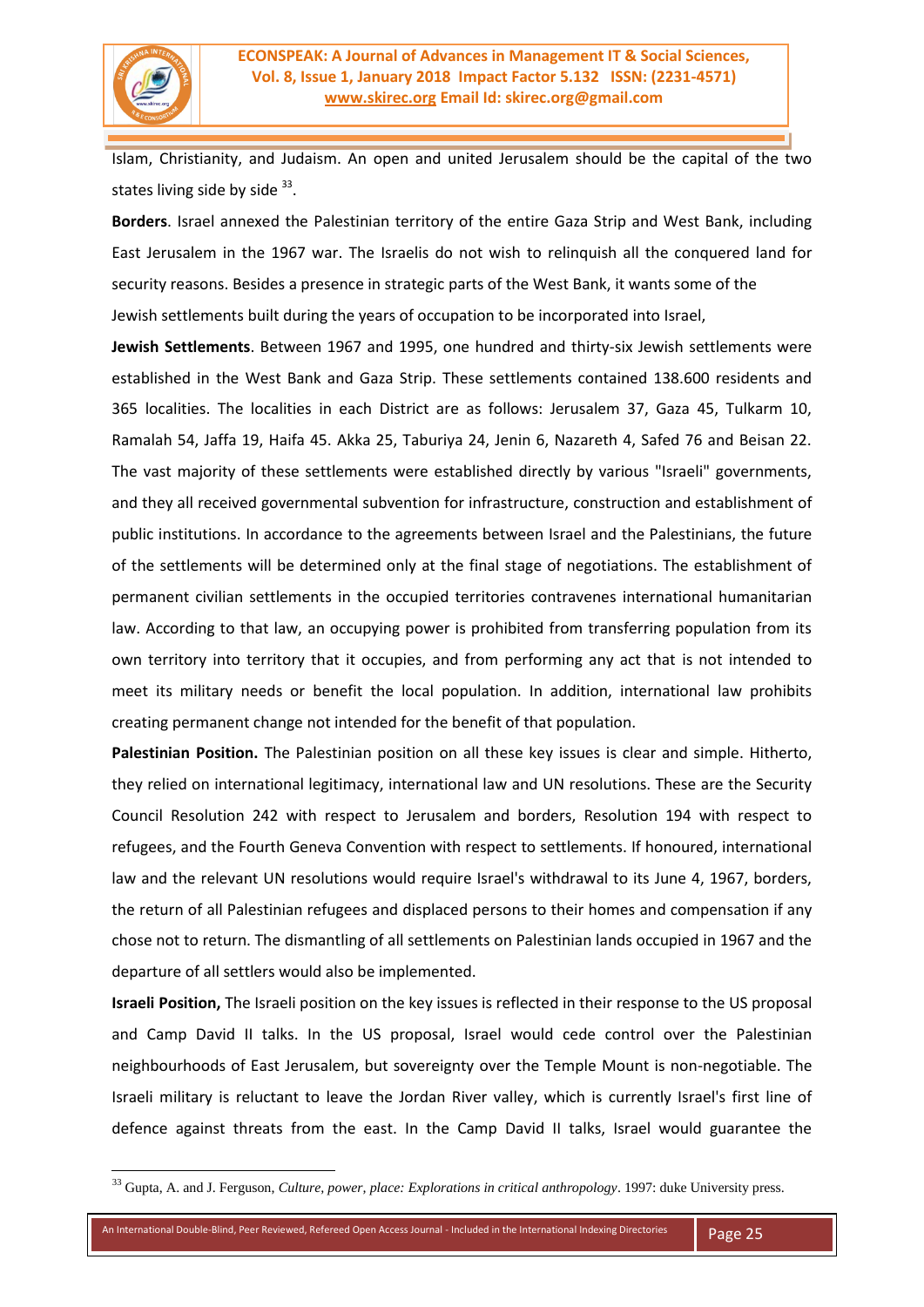

establishment of a Palestinian state in most of the West Bank and the entire Gaza strip. The state would have no army with heavy weapons and would not make alliances with other countries without Israeli approval. Their reservations on remaining issues are as follows: -

- **a. Refugees.** Israel would not accept any legal or civilian responsibility for the displacement of refugees but would allow the return of around 100,000 of them on "humanitarian" grounds in the form of family reunions. It would consider such a step as compliance with UN Resolution 194. An international fund would compensate refugees for which Israel, the U.S. and Europe would contribute.
- **b. Status of Jerusalem.** Palestine would obtain sovereignty over suburbs in the north and the south of Jerusalem that would be annexed to the West Bank. Within East Jerusalem there would be a civilian administration affiliated with the Palestinian Authority with the possibility of linking it to West Jerusalem through a municipality covering both sectors. The Palestinians would be a branch municipality within the framework of the Israeli higher municipal council while depriving them from planning and construction jurisdictions. The Palestinians would be allowed to hoist the Palestinian flag over the Islamic and Christian shrines along with a safe passage linking northern Jerusalem. These areas would be annexed to the West Bank so that Palestinians and other Muslims would not pass through lands under Israeli sovereignty.
- **c. Borders and Settlements.** The initial area of the Palestinian State would comprise about 73% of the land area of the West Bank and all of Gaza. In later stages (10-25 years) Israel would cede additional areas, particularly in the mountains overlooking the Jordan valley, to bring the total area to slightly under 90% of the West Bank. Isolated Jewish settlements including the settlement in Hebron would come under Palestinian jurisdiction and would probably be abandoned.

#### **PROPOSED SOLUTION**

The problem is indeed extremely thorny and complicated. The positions of the various parties to the conflict have tended to become stratified over time. Furthermore, the emotionally charged atmosphere surrounding the issues involved, does not lend itself to a straightforward solution. An attempt has however been made to find an unbiased answer to the impasse, which may be workable in light of the ground realities.

**Palestine State.** A Palestine State should be established and be permanently de-militarised, with no persons other than the Palestinian police permitted to bear arms on its territory. Israel and the Palestinians should facilitate the talks to achieve this as soon as possible. The pre June 1967 border,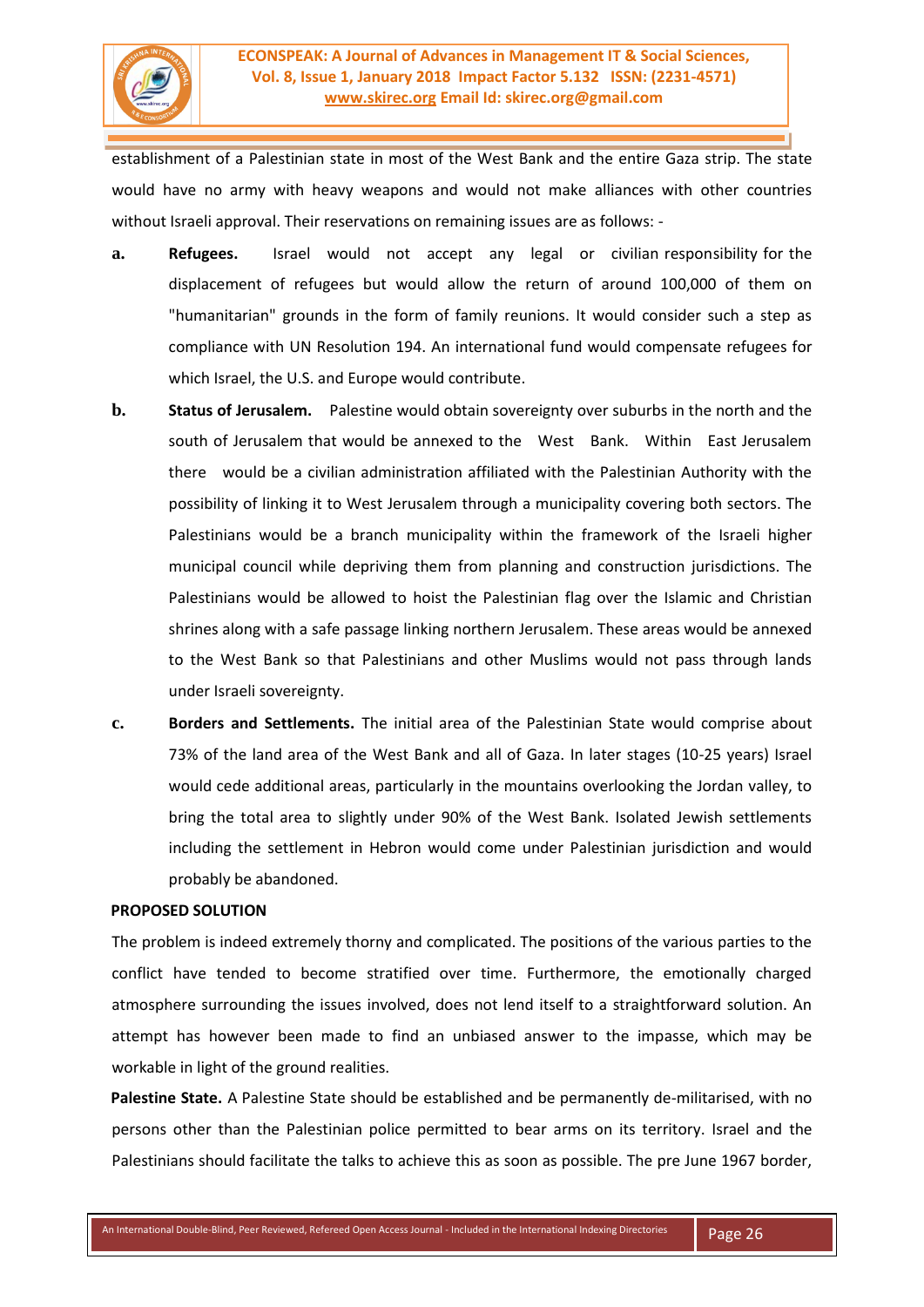

subject only to truly minor and reciprocal adjustments, should be acceptable to both parties. Israel and Palestine should constitute a single economic unit with free, nondiscriminatory movement of people and products between and within the states. EU could serve as the model for economic relations between the new sovereign states.

**Jewish Settlements,** The Palestinian leader should grant all Jewish settlers currently living in Palestine, as well as their descendants, a right of permanent residence such that no settlers would be compelled to move, that no settler's homes would be demolished and that no settlements would be dismantled. Those settlers choosing to remain in Palestine would be treated as Palestinian citizens with full rights subject to Palestinian laws. Settlers and settlements would cease to exist and be replaced by towns. Similarly, the one million Palestinians living in the state of Israel should be equally treated as Israeli citizens. Israel should offer tracts of their land adjacent to West Bank as compensation for the settlements.

**Refugees.** Israel would have to comprehend and accept the enormous moral significance of the Palestinian refugees' right to return to their homes or receive compensation as enshrined in UN Resolution 194. The modalities, including numbers and timings of the exercise of this right of return would have to be negotiated. The numbers admitted each year might be modest, but the principle would have to be accepted by Israel with no limitation on the time period during which such right of return would be exercisable.

**Status of Jerusalem.** The core issue in the search for Middle East peace is the status of Jerusalem. In seeking a solution to the status of Jerusalem, the geography and the associated historical names provide a ready solution. The city has three names: Al-Quds in the Arabic, Yerushalaim in Hebrew and Jerusalem as it is to the rest of the world. The proposal emerges from these names. First, the true and holy Jerusalem, the Walled city, would belong to no single nation or religion. Rather it would belong to the whole world and to the three religions: Islam, Christianity and Judaism. Thus, no state would have political sovereignty over it, so that Jerusalem would remain a spiritual basin, as it was originally. Second Al-Quds, which would be the urban areas that stretch beyond the ancient walls to the East, Northeast areas and Southeast, would be the Arab part of the city. Third, Yerushalaim, which would be the urban areas that stretch beyond the walls to the West, Northwest and Southwest, would belong to the Jews. The Palestinian flag would be raised in Al-Quds and the Israel flag would fly over Yerushalaim. Over the old city of Jerusalem, however, no flags would fly, for the sacred shrines would be the symbol of the city. The holy walled city of Jerusalem would be open to all; as Muslims, Christians and Jews must not be separated from their holy shrines. A council representing their highest religious authorities would govern it. Each authority would be responsible